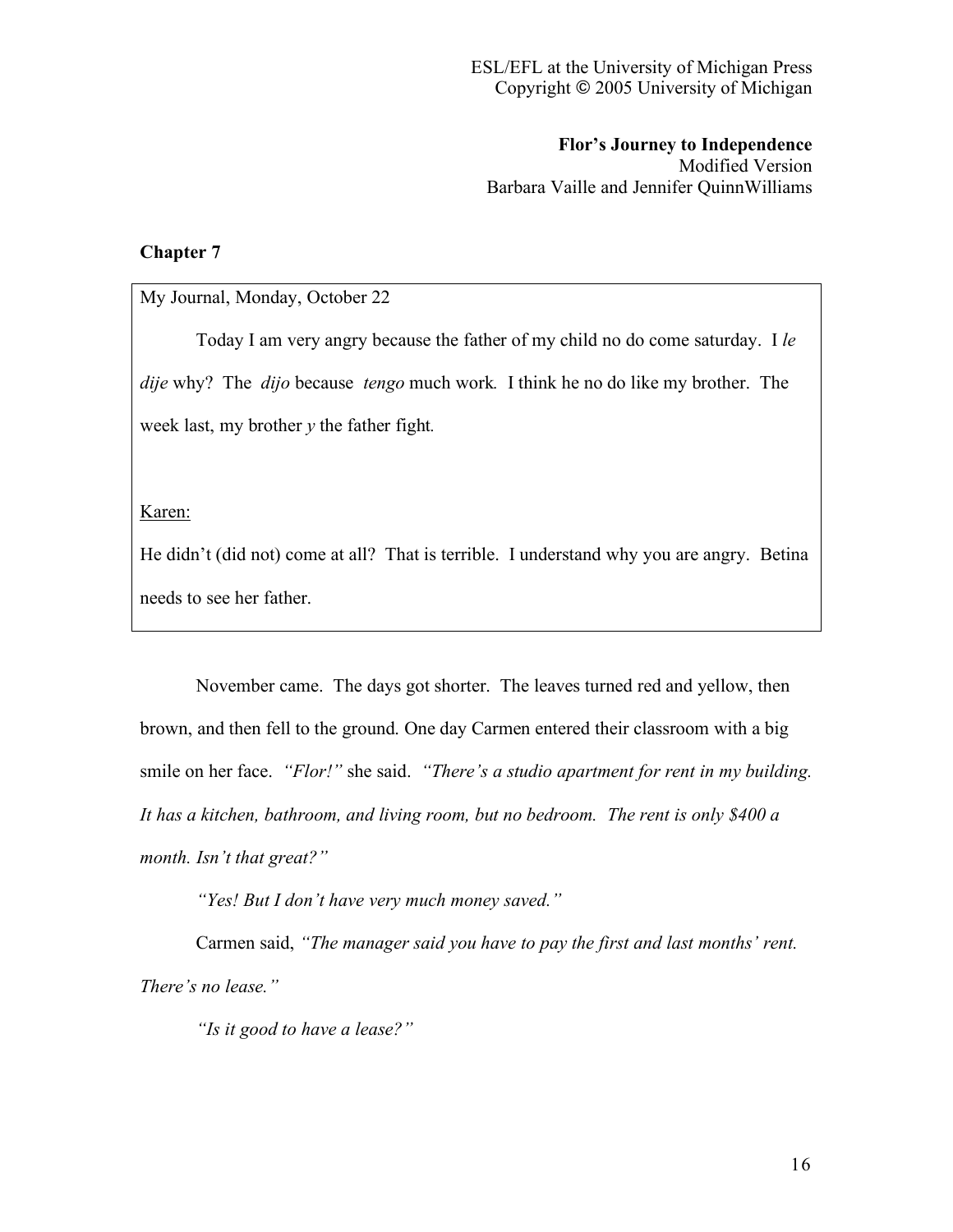*"Sometimes. The lease can protect you if you and your landlord have a disagreement."*

*"I'll have to ask Ricardo to help me,"* said Flor. *"Do you think the manager will hold it for me?"*

*Carmen said, "I'll ask him. He's nice."*

Later, Flor was at work when Linda called out, *"Flor! The phone is for you. It's an emergency!"*

Flor's heart stopped. She hurried to the phone. *"Yes?"*

*"This is Carmen. Betina is hurt. Come to the emergency room at Denver General Hospital."*

*"Oh, my god. I'm coming."* Flor ran to David's office. *"I have to go. My daughter is in the emergency room,"* she said.

David stood up. *"I'll take you,"* he said. *"Do you want to call anyone first?"*

Flor called Ricardo. He met them at the hospital. David went back to work. Flor and Ricardo hurried down the hall to Room 3. Carmen and Rosy were sitting beside Betina's hospital bed. She had a bandage on her head. Her eyes were closed. *"What happened?"* Flor asked.

*"Oh Flor!"* said Carmen. *"I was on the Internet. Rosy and Betina asked if they could play on the balcony. I said yes. I told them not to go near the stairs. Suddenly, Rosy started to scream. I ran outside. Betina fell down the concrete stairs! She was bleeding from her head. I yelled for help and the manager came out. He called 911."*

*"Is anything broken?"* asked Flor. *"Her arms, her legs?"*

*"No. But she's still unconscious. She has a concussion."*

17